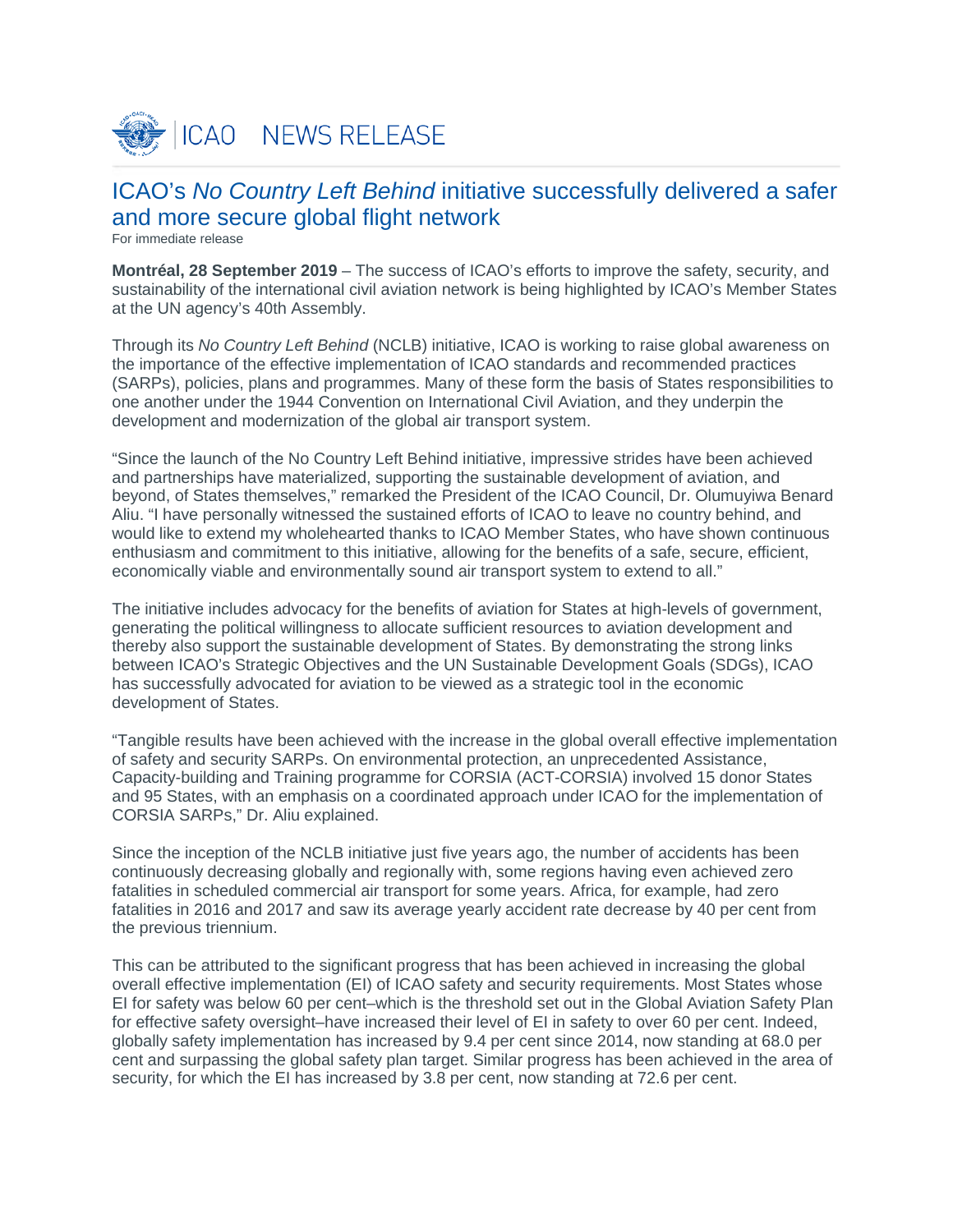Despite this, the ICAO Member States noted that there was no room for future complacency and no shortage of areas for enhancement.

"ICAO has established a dedicated resource mobilization capacity with the primary intent of supporting States in the quest for the improvement of global civil aviation. In turn, the improvements to global civil aviation will help toward the achievement of the NCLB initiative, as well as the 2030 Agenda for Sustainable Development and 15 out of 17 Sustainable Development Goals," the Assembly noted. "In conjunction with this, ICAO will also look to provide assistance to States in securing funding for their aviation development, enhance partnership and cooperation with UN organizations, advise in humanitarian operations and crisis management, and supplement ICAO's work programmes not funded by the Regular Programme Budget."

The ICAO Member States' preferred means for supporting these activities, which is financed by extra-budgetary resources, is to provide funding directly for the NCLB initiative, as "this is the most flexible and sustainable voluntary funding modality, which reduces the overall ICAO transaction costs in delivering support to States."



## Resources for Editors

#### **About ICAO**

A specialized agency of the United Nations, ICAO was created in 1944 to promote the safe and orderly development of international civil aviation throughout the world. It sets standards and regulations necessary for aviation safety, security, efficiency, capacity and environmental protection, amongst many other priorities. The Organization serves as the forum for cooperation in all fields of civil aviation among its 193 Member States.

[ICAO's 40th Assembly](https://www.icao.int/Meetings/a40/Pages/default.aspx) [The ICAO Council](https://www.icao.int/about-icao/Council/Pages/council.aspx) [ICAO's No Country Left Behind initiative](http://www.icao.int/about-icao/NCLB/Pages/default.aspx) [ICAO and the United Nations Sustainable Development Goals](https://www.icao.int/about-icao/aviation-development/Pages/SDG.aspx)

# **Contacts**

**Anthony Philbin** Chief, Communications [aphilbin@icao.int](mailto:aphilbin@icao.int) +1 514-954-8220 +1 438-402-8886 (mobile) Twitter: [@ICAO](https://twitter.com/icao)